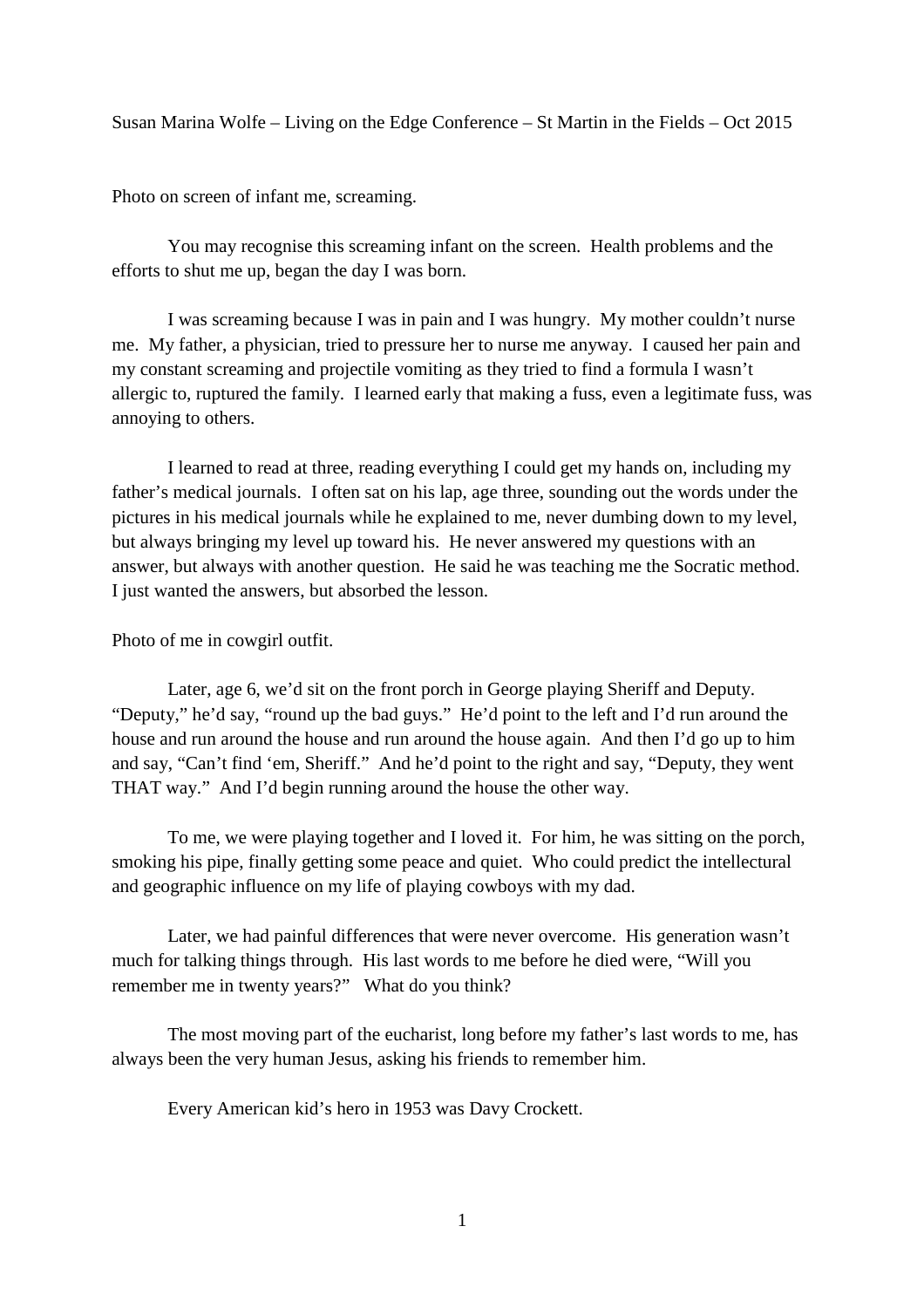Disney's movie influenced a post-war generation. Crockett, frontiersman in buckskin, stood up for justice and was true to himself. In 1825, he was elected to Congress and sent to Washington.

His motto was, "Be sure you're right, then go ahead." A generation of kids..."Be sure you're right, then go ahead."

 Crockett defended the Cherokee Nation's right to remain in their homeland, the Great Smoky Mountains. President Jackson wanted them removed to the flat dry lands of Oklahoma, a thousand miles to the west. Their presence in their homes was not convenient to the powers that be.

 When Crockett realized, in the movie, he'd been sent on a fool's errand to get him away for the crucial vote on the Indian Removal Act, he spun his horse around and galloped back to Washington.

 The doors to the Senate Chamber closed in his face. A generation of kids watched their hero break down the doors of Congress to speak for justice. The Act passed anyway. Thousands of Cherokee died on the Trail of Tears, a shameful act in our history.

We had observed Crockett's effort to stop it, and we learned, "Be sure you're right, then go ahead."

 As Reform Jewish kids, and I am a Jewish woman, we learned the ancient teachings Jesus would have learned as well, "If I am not for myself, who am I? But if I am only for myself, who am I? – If not now, when? And if not me, who?"

 Long after the movie, in 1969, Father James Groppi, an activist priest in Milwaukee, learned the state legislature was voting to cut benefits on Mother with Dependent Children.

 He led a mother's march 90 miles from Milwaukee to Madison, the state capital and home of the university. They were joined the last mile by a thousand students, me among them.

 When the mothers reached the capital, the big oak doors swung shut in their faces. A thousand students broke them down.

 We occupied the Senate and one by one, the mothers told their stories. It was a defining moment of my life. The mother I remember most, had cerebral palsy. The legislature planned to cut her benefits.

 When the storm troopers entered with truncheons and tear gas, I fled and have never forgiven my cowardice. That was also a defining moment. Who was I really, when push came to shove?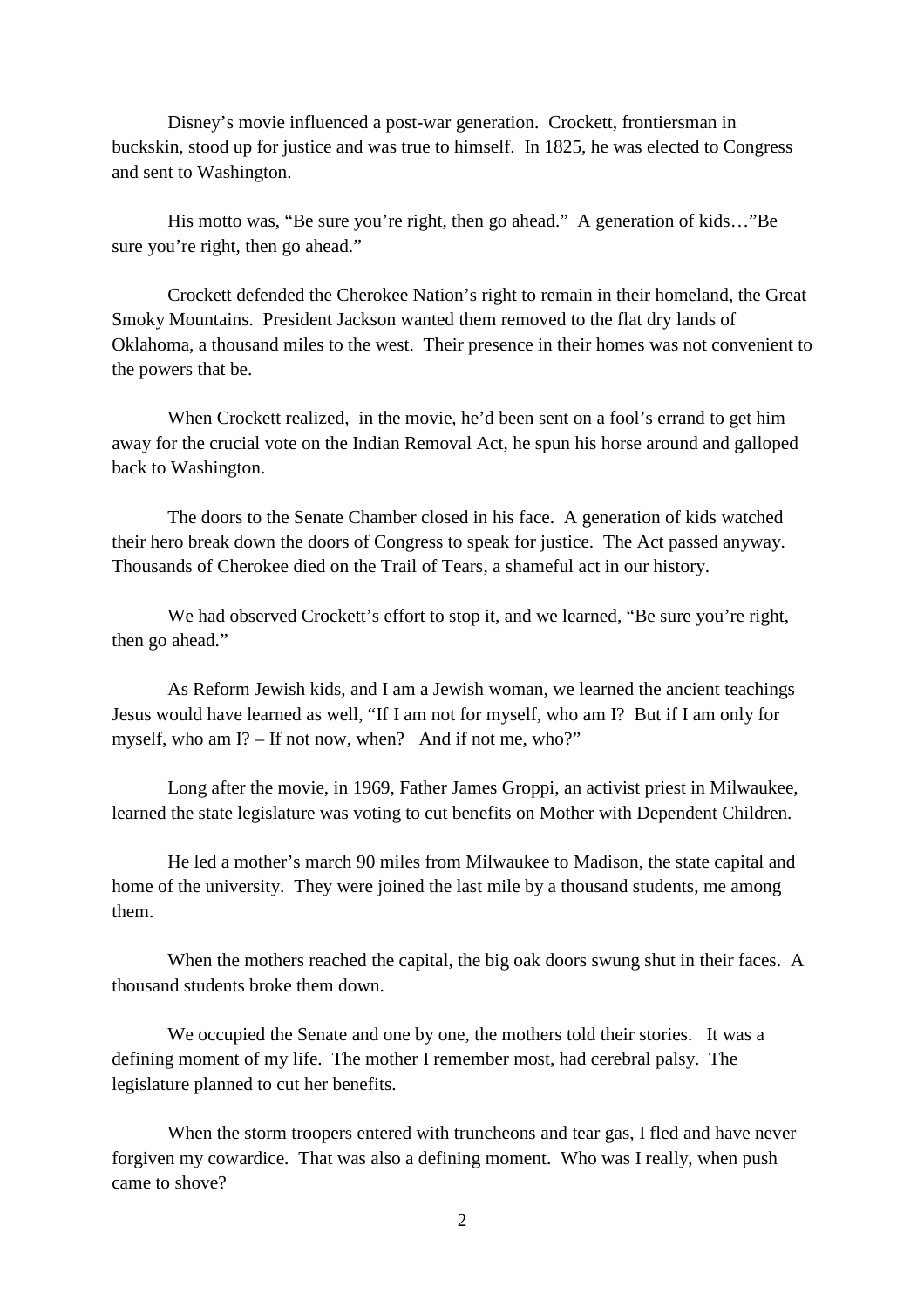The mothers won by the way. Their benefits were not cut.

But I was left with the question, "If not me, who?"

 Decades later, doing research on the American West and riding my horse in the mountains, I came home one night in 1987 and found a small tick had burrowed into my skin. I had just moved West and been assured there was no Lyme Disease at that altitude. I thought I was safe just pulling out the tick and flushing it.

 I'm reminded since of the scene in the Pink Panther movie when Inspector Clousseau asks a man if his dog bites and the man says, "No." Clousseau bends to pet the dog who bites him. "I thought you said your dog did not bite, " he says. And the man replies, "But monsieur, that is not my dog."

 There are tick-borne diseases in those mountains which can cause an inflammation of the brain, an encephalitis. The incubation period for Colorado Tick Fever, which I'd never heard of, is about four days.

 Four days after the tick bite, I had a temperature of 40.2 and a blinding headache. I'd never heard of Colorado Tick Fever. Unfortunately, neither had the physician whose wrong diagnosis and inappropriate treatment took years from my life, left me with a brain injury and probably the brain tumour, and eventually a stroke.

 There was no internet in 1987, no way to research a diagnosis. I was seriously ill, bedbound, in constant pain and deep fatigue for fifteen years. I got a computer in 2000, but was too ill to do much with it.

 I had trusted the doctor. I knew his credentials, knew his family, knew his dog. What wasn't to trust?

 In 2002, he developed a brain tumour and quit his practice. The next doctor, who failed to mention he was leaving town in a week, said, when asked to renew my primary prescription, "You don't have to be on that drug," and stopped the drug cold turkey. The drug company had lied to the US Government about its dangerous properties. That drug

3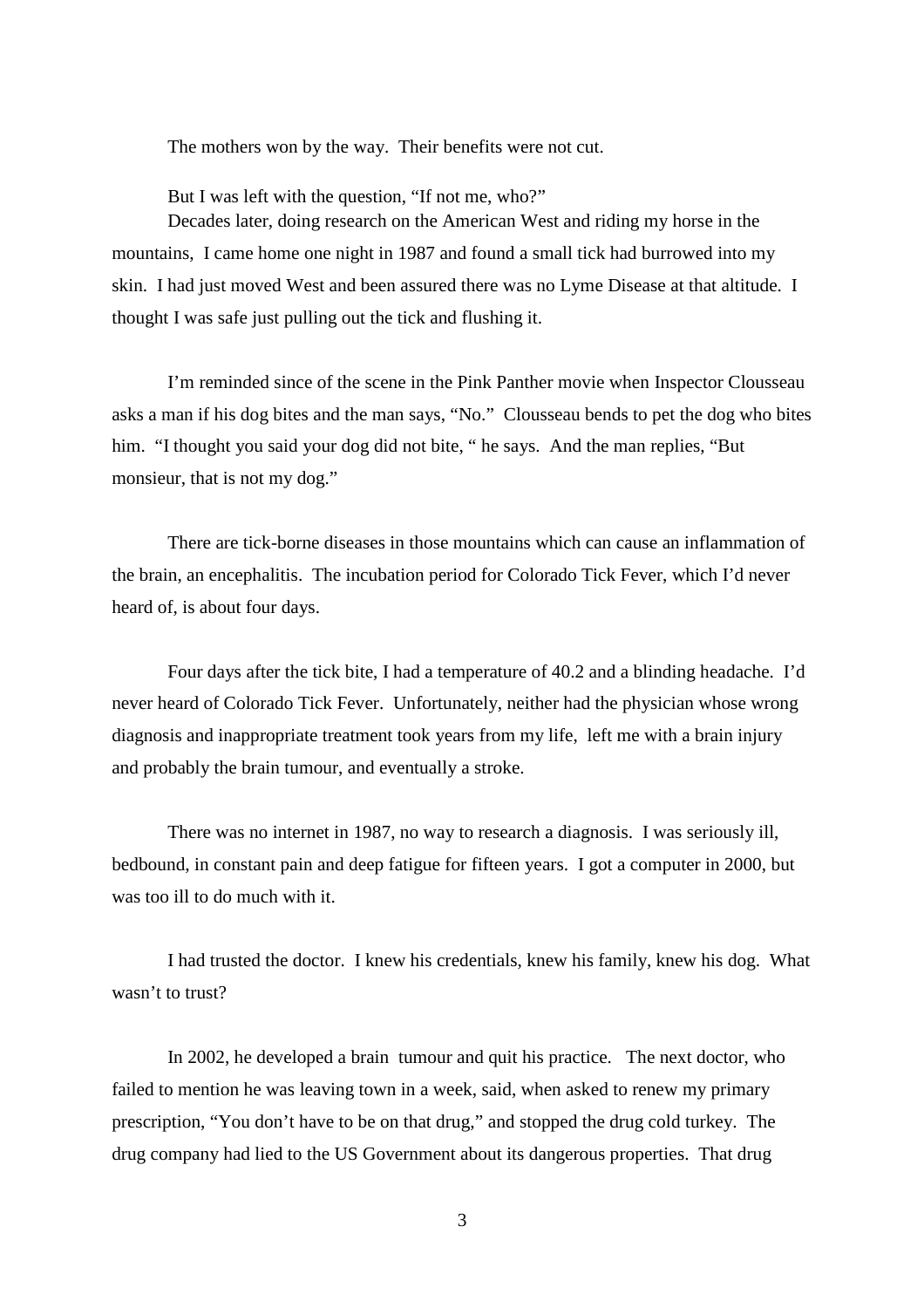should never be given to anyone with a history of migraine or a tick-borne encephalitis. We also didn't know it was addictive.

 Remember, I was taking that drug for a drug I didn't have, while the encephalitis went untreated.

 The first four days off that drug, all my symptoms disappeared. No pain. No vertigo. No headaches. No blurred vision. I could go downstairs in my own house again. I could walk my dogs. I could do my laundry. Mixed with joy was the equal horror of what had been done to me. My brain went into neurologic shock on the fourth day.

 The United States still believed the drug company's statements it was a harmless drug. I couldn't find help in America. Having lived in London years before, I went online and found that, in the UK, the dangers of that drug were being exposed. I researched to find a neurologist in London to help me and, with letters from him, applied for a visa to return for private medical treatment.

 The neurologist's private secretary told me he had an outpatient programme especially for people who had suffered brain injuries from that drug. "Come on over," she said. "We know all about that drug."

 Based on what the hospital in London and the neurologist's secretary told me, I said farewell to my beloved dogs and home and came to London on my own in 2004, with a serious frontal lobe brain injury, to work with that physician, as a private patient, in his outpatient programme.

 When we met, he looked at the scan I'd brought from the States, acknowledged I'd suffered a brain injury, and said, "I'm sorry. My secretary gave you the wrong information. My programme is for people who've been hit in the head by a lorry. I can't help you." He knew what I had sacrificed and all the hope to come here to work with him – knew I was alone in London and, without an ounce of empathy, never referred me to anyone.

 Only time, the stimulus of London and my own determination began to rebuild neural pathways to recovery. We're talking years. I'm no quitter.

4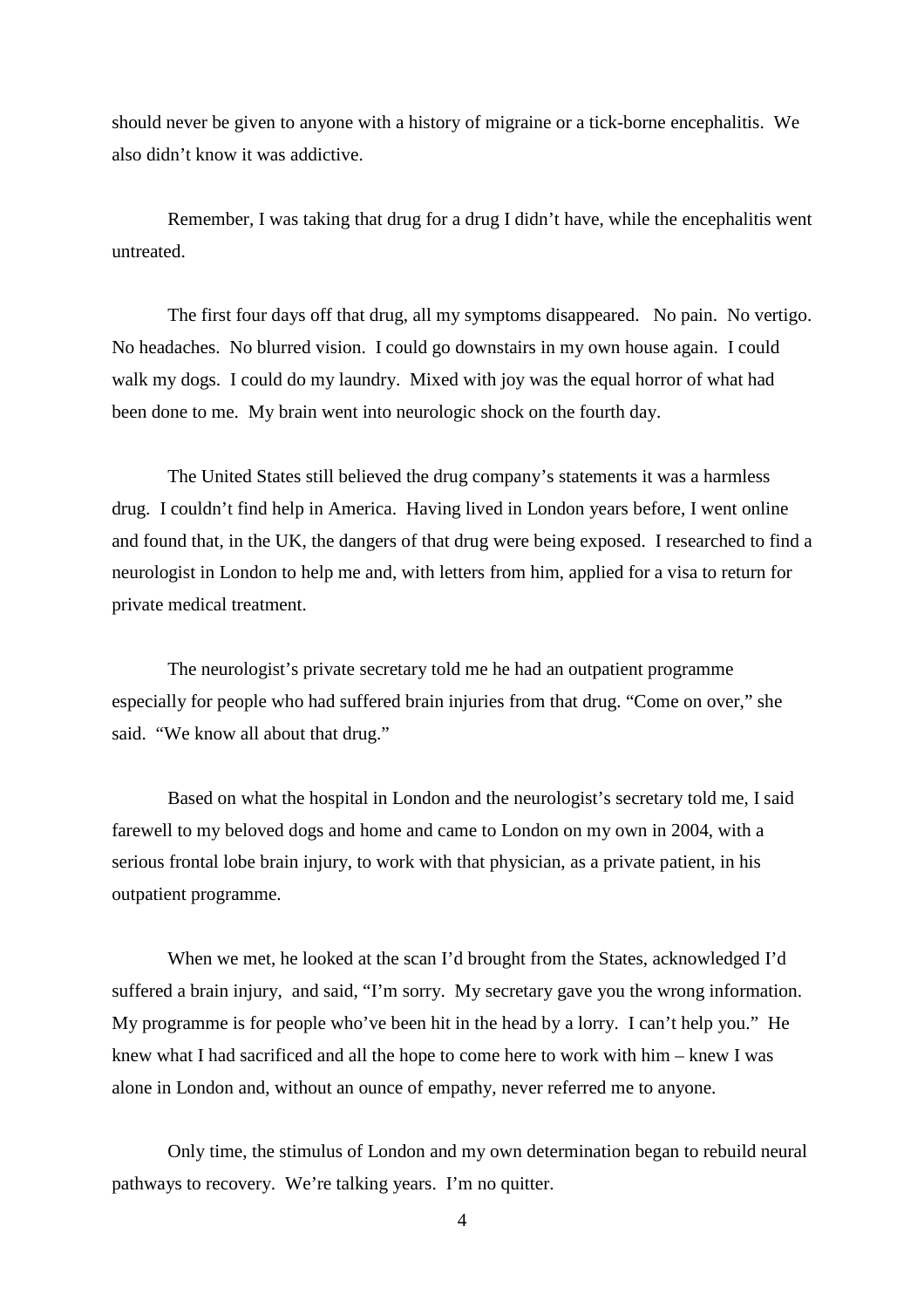The brain tumour I developed was likely a result of that prescription drug. The private London neurosurgeon who removed the tumour in October 2009, never answered my questions, never wrote a surgical report, never warned me about the 41% chance of epilepsy after the surgery or referred me for followup care. I had to be my own consultant once again – after major brain surgery – in charge of every aspect of my own recovery.

 Getting on with life, still stubborn and self-determined, in February 2015, my vision suddenly changed. I thought it was a migraine. At the same time, I lost sensation in half my body. It was a major stroke.

 The A&E nurse where my friend and I were taken by ambulance, said I was having a stroke. After taking my history and vitals, she walked us to the quiet waiting room and left us there. After two hours, I went to the desk. That's when I learned she'd forgotten to check me in. The hospital had no record I was there.

 An hour later, a doctor walked up to me, having seen her notes, and without examination, scan, or empathy said, "It appears you've had a left occipital stroke, but since it's now past the four hour window we could give you a drug that might reverse your symptoms, there's nothing we can do - so you're at the bottom of our priority list. It will be at least four and a half hours before you can be seen." Just …like….that.

 We left. NHS 111 sent another ambulance and took us to a second hospital which did a scan confirming I'd had a major stroke, but the registrar didn't speak much English and I was never admitted to the stroke unit. Where do they find these people?

 Now on the NHS, and half-blind, but receiving no care, I read an article in the BMJ, the British Medical Journal, on posterior strokes in the brain, and requested referral to the neurologist who'd written it. Sometimes my dad is right at my shoulder.

 Four months after the stroke, I met with that neurologist. He ran tests that should have been done immediately. I'd had a stroke in two parts of my brain. I've lost my vision on one side, much of my hearing on that side, my balance has been affected and more.